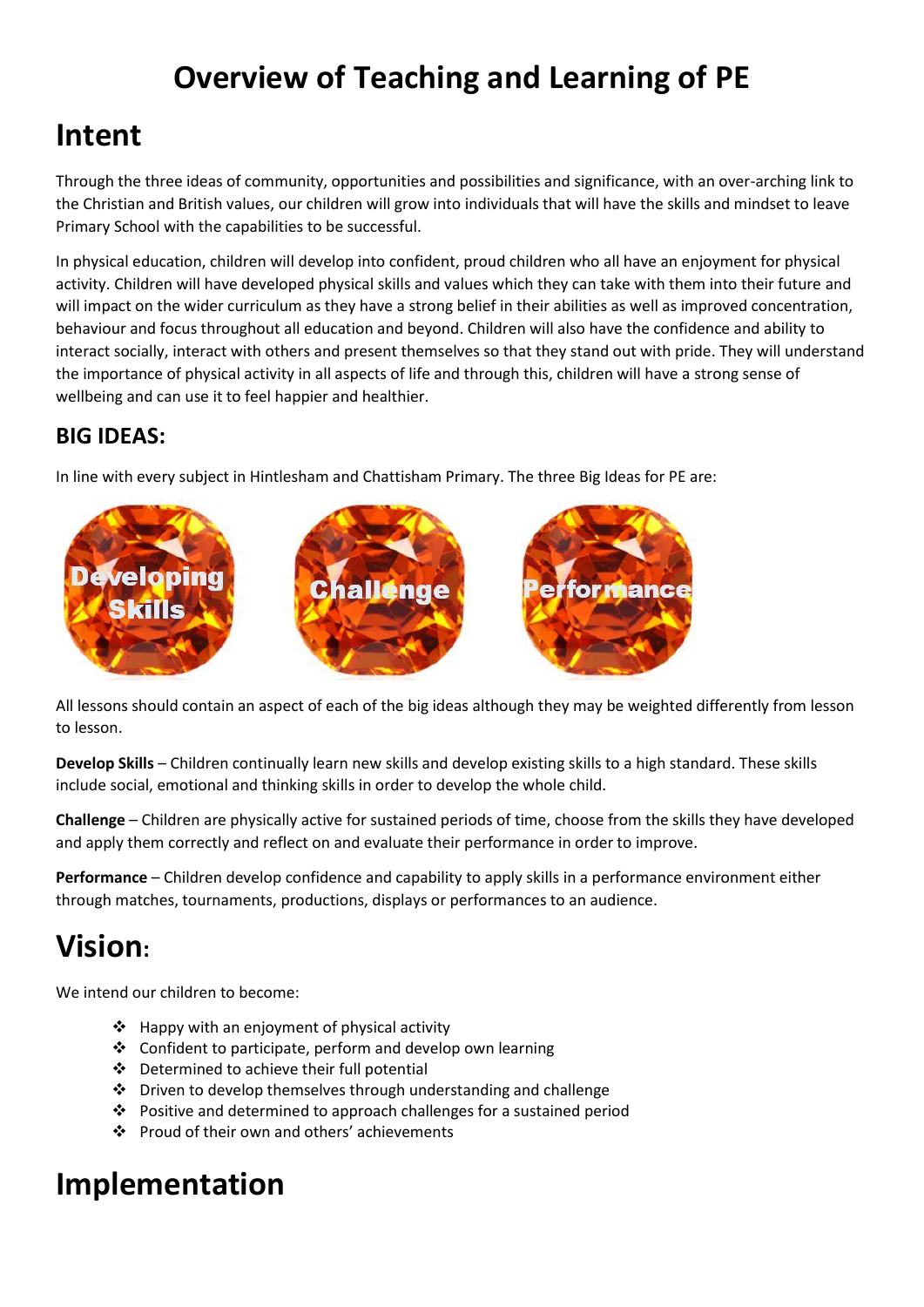The benefits of a high-quality physical curriculum are valuable in the development of our children. At the heart of education of all children in school is physical, social, cognitive and emotional development. Through a high-quality physical curriculum, including physical activity, physical education, sport and dance, children will become confident and proud through a high self-esteem and belief. They will develop an enjoyment of a healthy, active lifestyle as well as participation and competitiveness through tournaments and performance opportunities. We will produce independent learners with a strong desire to improve through resilience, commitment, understanding and cooperation with others, therefore impacting on relationships, personal well-being, communication and a sense of identity.

As well as not developing these traits, children who do not receive a high-quality physical curriculum can have a poor idea of body image/size and lack of understanding of the benefits of a healthy, active lifestyle. Attendance can also be affected as children develop a negative attitude toward physical activity and education, this can then impact further with poor behaviour, lack of concentration and not interacting with peers.

In order to meet our vision, we have the expectation that children will develop the following skills and characteristics:

| Characteristics | <b>Skills</b>          |
|-----------------|------------------------|
| Confident       | <b>Problem Solving</b> |
| Positive        | Communicating          |
| Determined      | Selecting              |
| Committed       | Applying               |
| Willing         | Assessing              |
| Independent     | Reflecting             |
| Focussed        | Understanding          |
| Proud           | Persevering            |
| Respectful      | Celebrating            |
| Supportive      | Collaborating          |
| Honest          | Leading                |
| Creative        | Empathising            |
| Cooperative     | <b>Decision Making</b> |

We use these at the basis of all planning and pedagogy within the physical curriculum in order for all children to feel success and achieve to their ability as well as celebrating and respecting the success of others.

- Long term plans on a two-year rolling programme that cover a wide range of sporting activities ensuring progression through each lesson, unit and year on year
- 8 week units to ensure full coverage of skills within each unit and allowing time for performance element at the end of each unit
- Teachers to ensure powerful and memorable learning that provides a good range of activities that, together, ensure adequate breadth, balance, depth and significance to our children.
- Good use of time, space, people and resources throughout the physical curriculum
- Sports specialists used to teach sports and allow for staff development whenever possible.
- Engagement for all in a wide variety of local sporting tournaments eg trampolining, table tennis, cross country, rugby and cricket
- Assessment using the ASCA criteria
- Annual Sports Activity Day/Week
- Additional opportunity to be physically active whenever possible; Wild Woods, active cross-curricular activities, lunchtime and breaktime activities, classroom brain breaks, after school clubs, enrichment activities through workshops, trips out etc

From our Curriculum Plan we ensure that each unit provides coverage of breadth, depth, balance, significance and challenge.